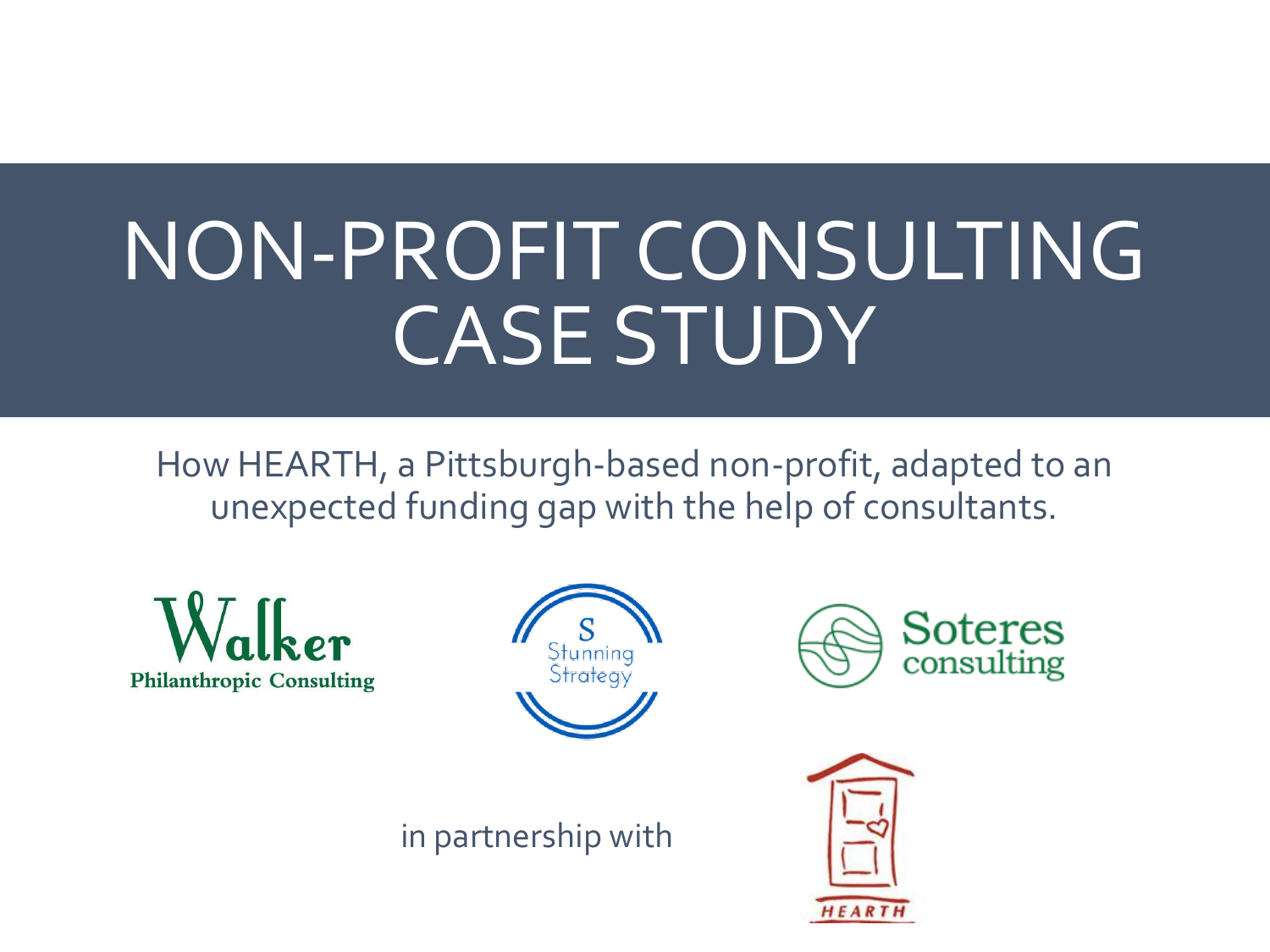#### TESTIMONIAL

*HEARTH is thrilled to have worked with Michelle Walker, Kip Soteres and Meg Hogan to assess communications and fundraising to support a new strategic approach to support our commitment to transitional housing as a model for effective homelessness intervention for women and children fleeing domestic violence.*

**- Judy Eakin, Executive Director HEARTH**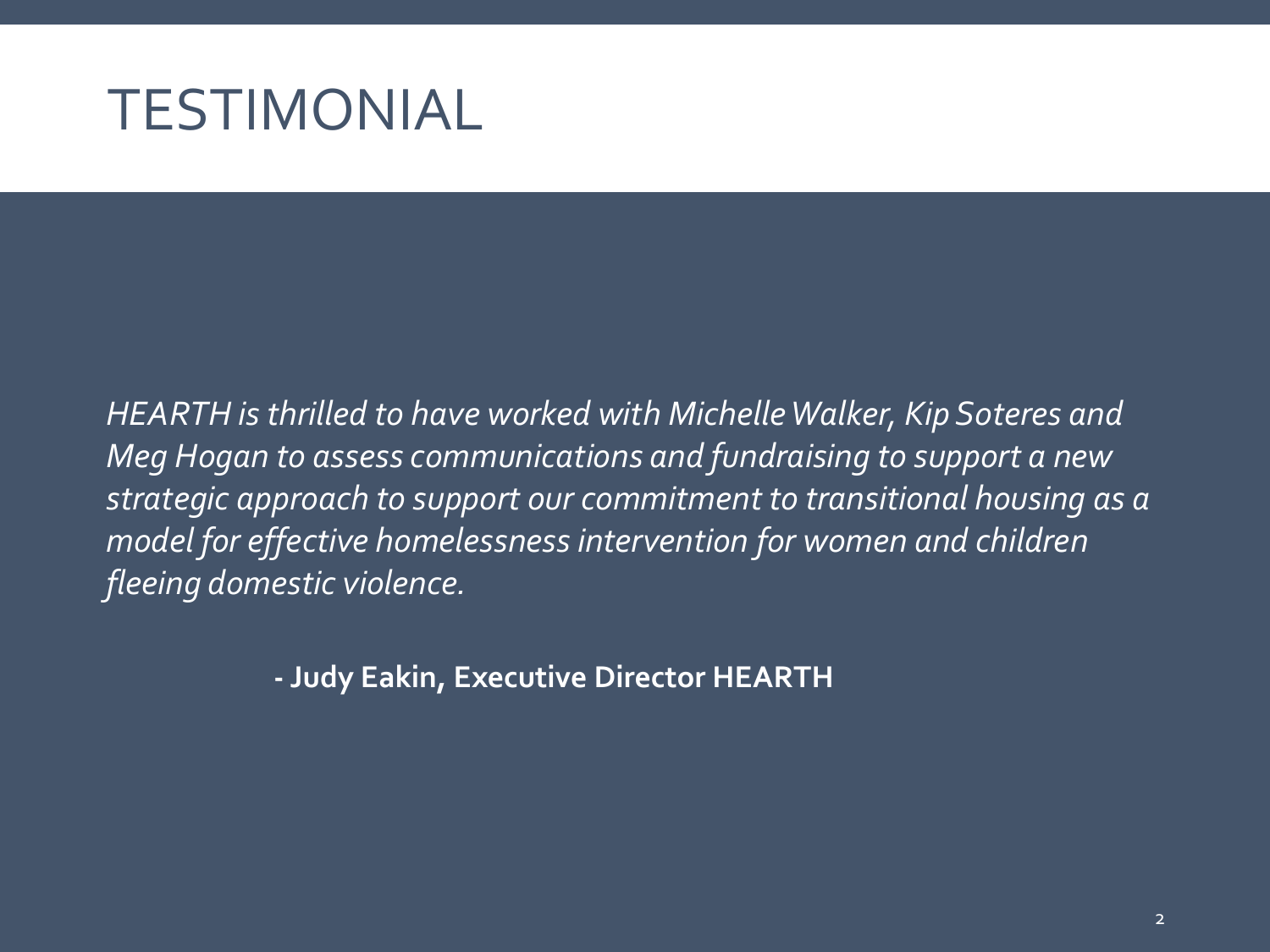### BACKGROUND

#### **Organization:**

Homelessness Ends with Advocacy, Resources, Training and Housing (HEARTH) provides a range of supportive services and housing that empowers homeless families, who are survivors of domestic violence, to become independent, selfsufficient, and adequately housed; to foster low income housing opportunities to prevent homelessness and encourage safe, affordable housing.

**Location:**  Greater Pittsburgh area

#### **Consulting Project:**

From October 2016 through November 2017, Michelle Walker (Walker Philanthropic Consulting), Kip Soteres (Soteres Consulting) and Meg Hogan (Stunning Strategy) worked with HEARTH to determine the best way to evolve the organization to adapt to a new funding model.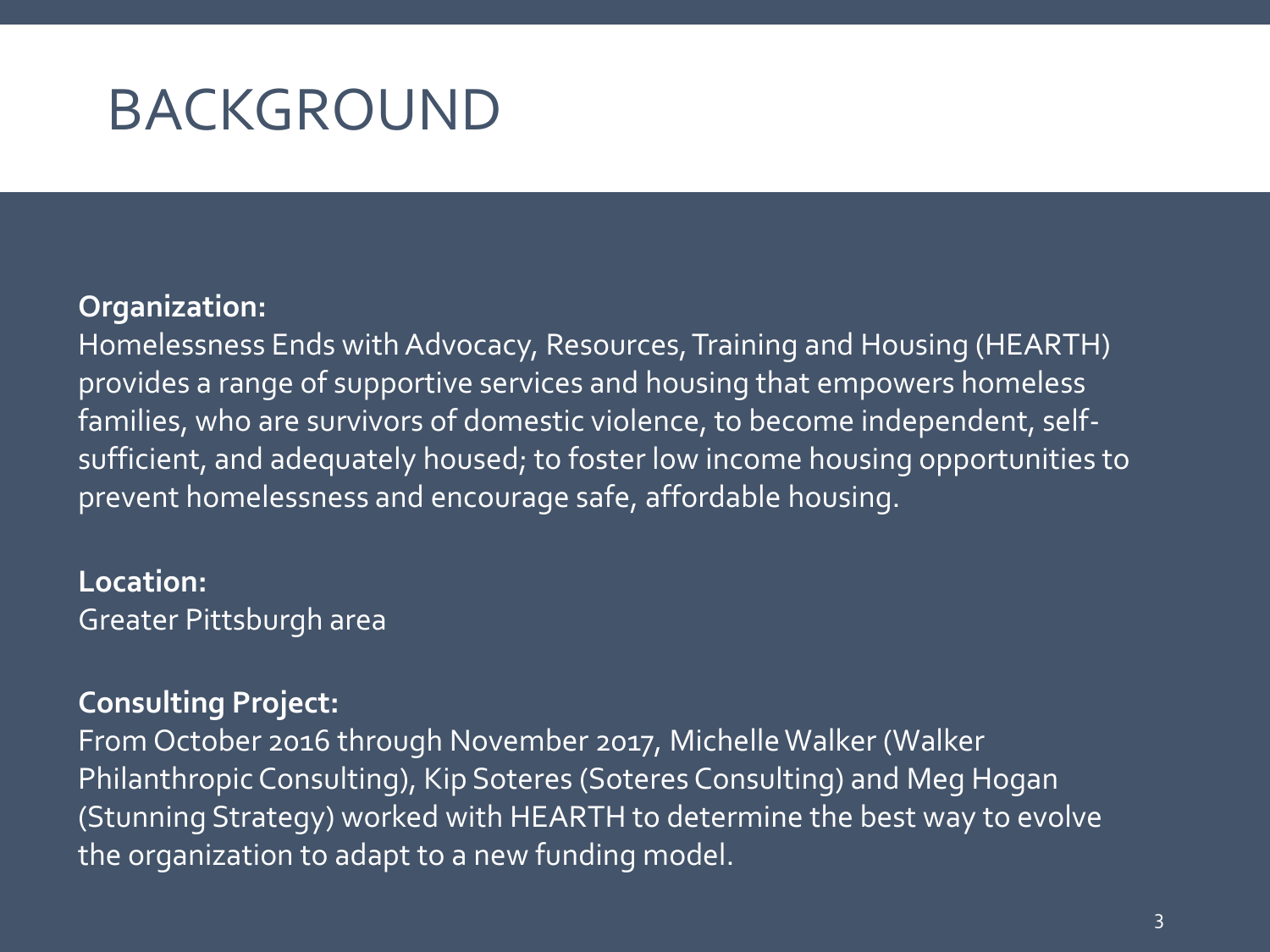### CHALLENGE

A \$500K decrease in federal funding for transitional housing, a crucial tactic in HEARTH's intervention, created a significant funding gap for HEARTH

Consultants worked to determine how to make effective organizational changes through a customized approach to compensate for the gap *and* position the non-profit for growth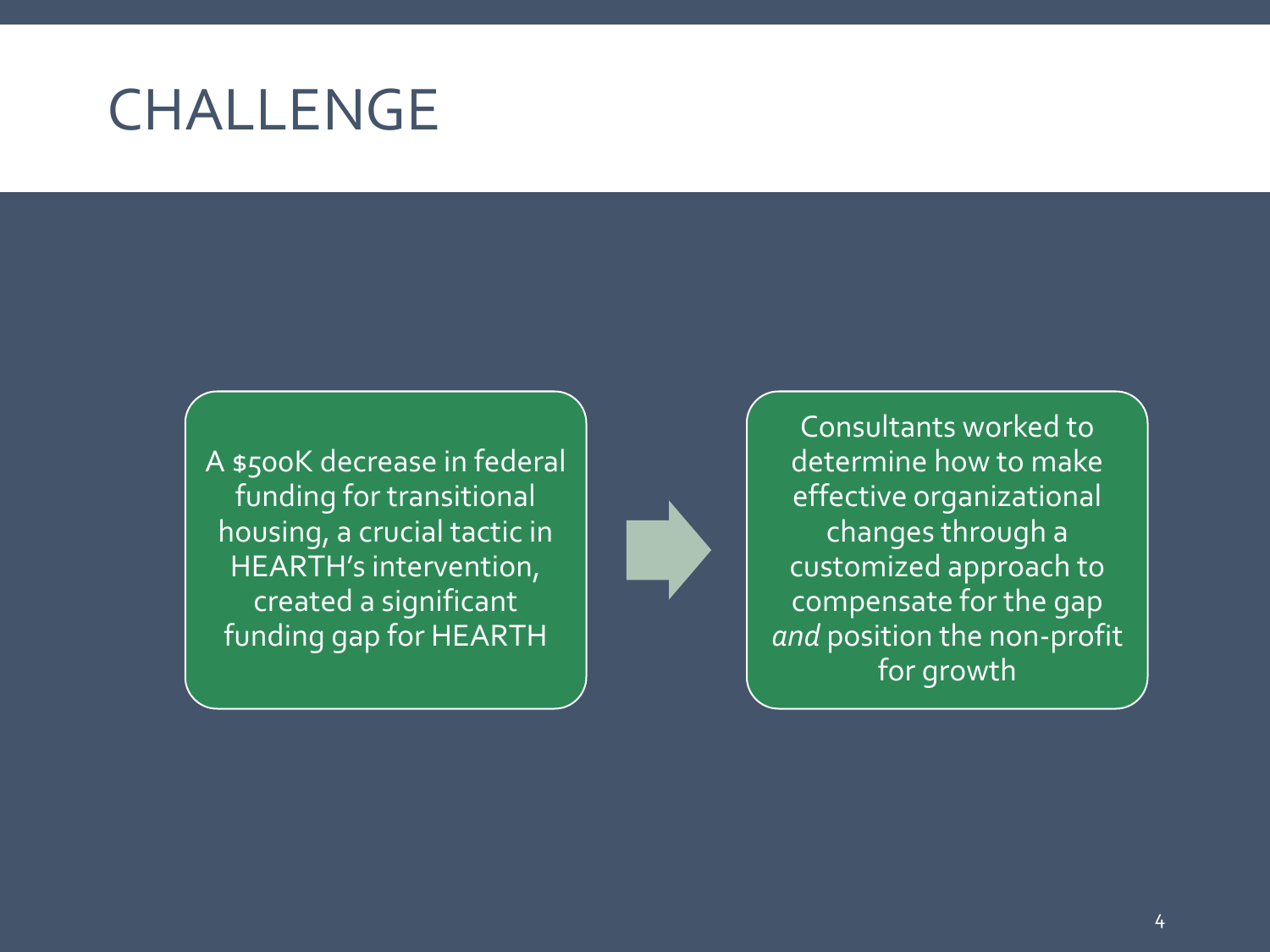#### GOALS

1

2

3

4

5

Listen deeply to HEARTH's leadership's perspective on the funding gap

Analyze current budget, fundraising, and staffing allocation

Reframe the issue for HEARTH

Explore ways to be more efficient with funding allocation and HEARTH staff's time

5

Discover innovative ways to bridge or eliminate the budget gap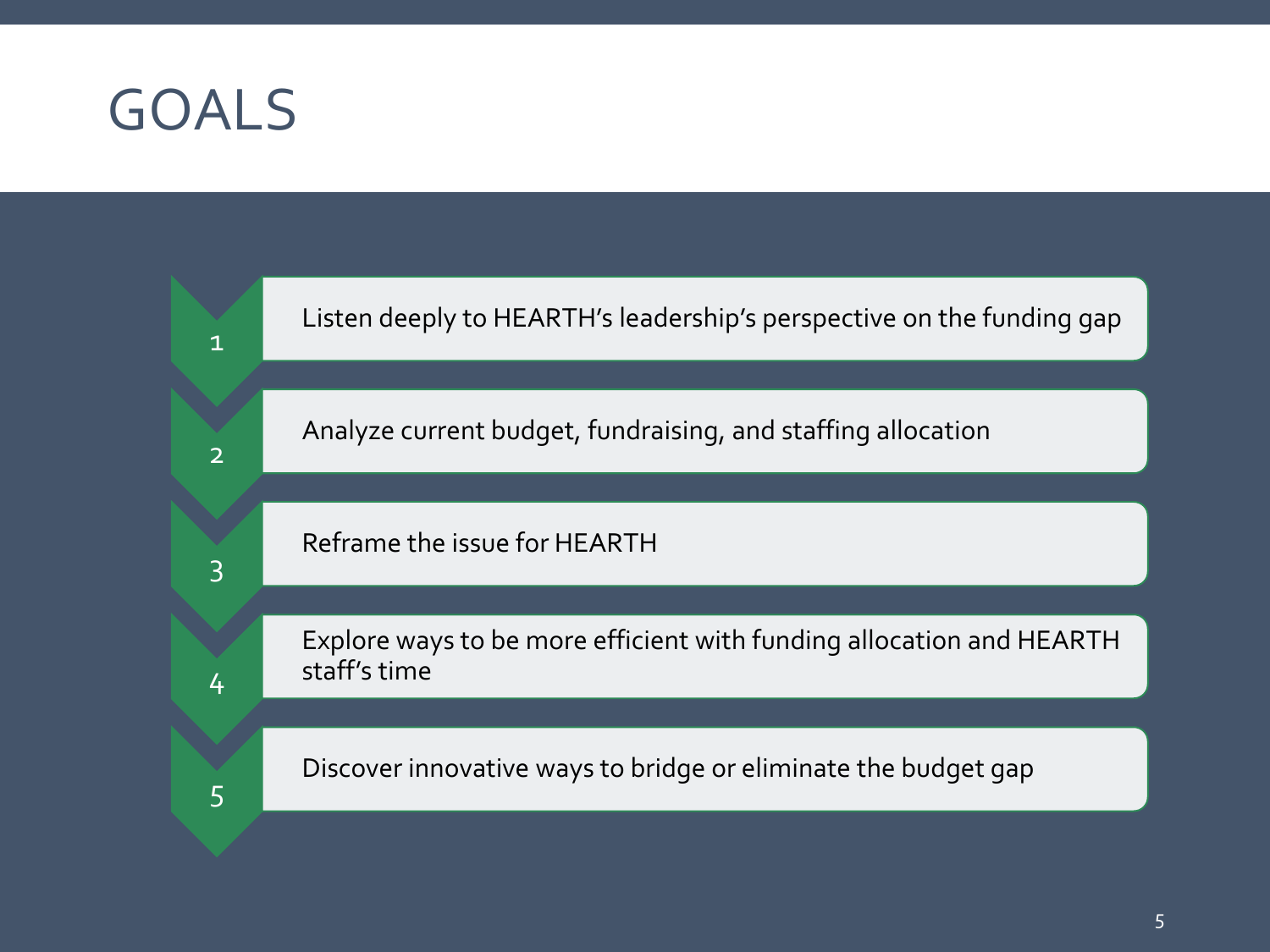### APPROACH



Throughout we provide change management consulting to help organizations adapt to and implement necessary changes.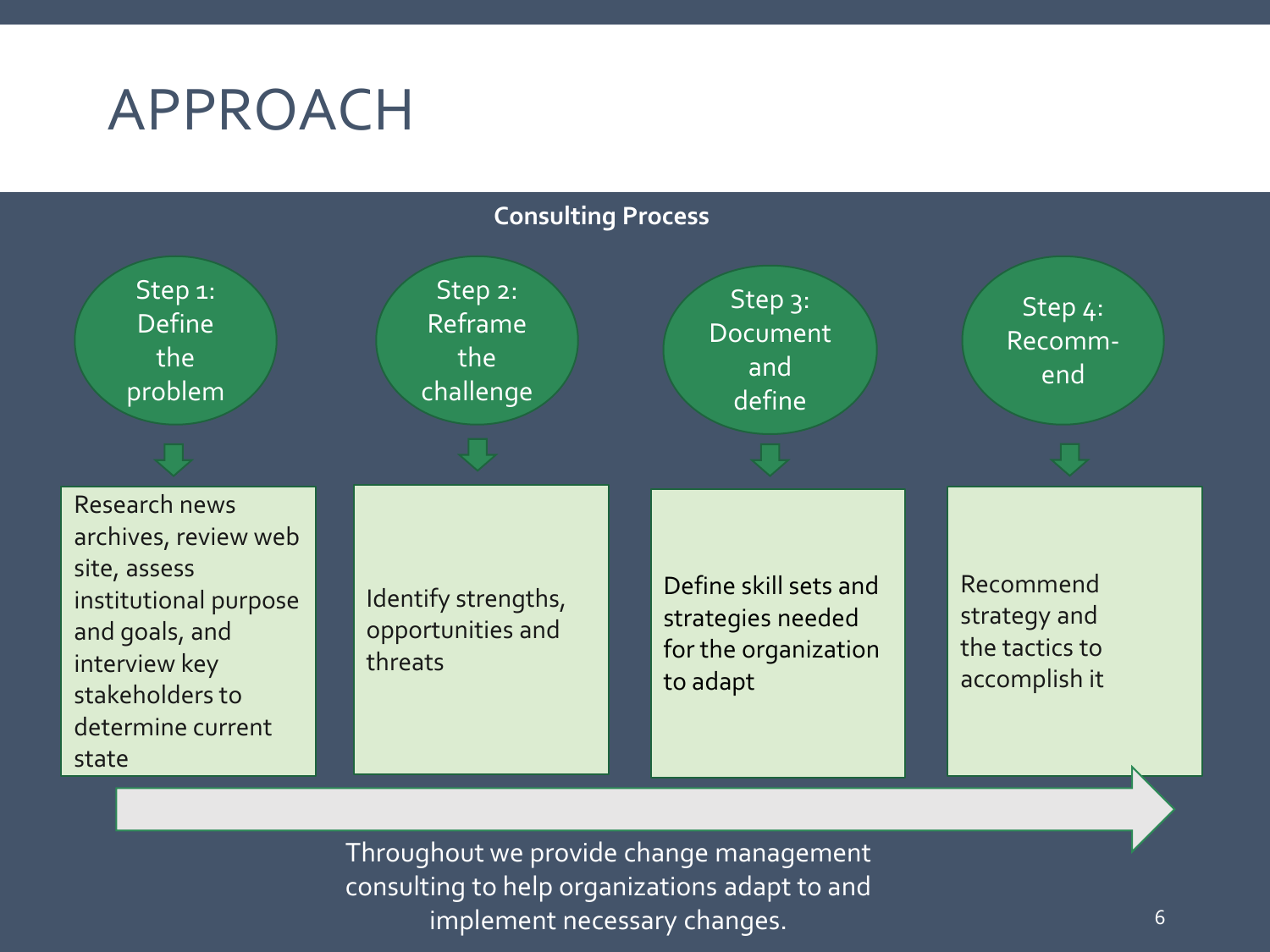### RESULTS